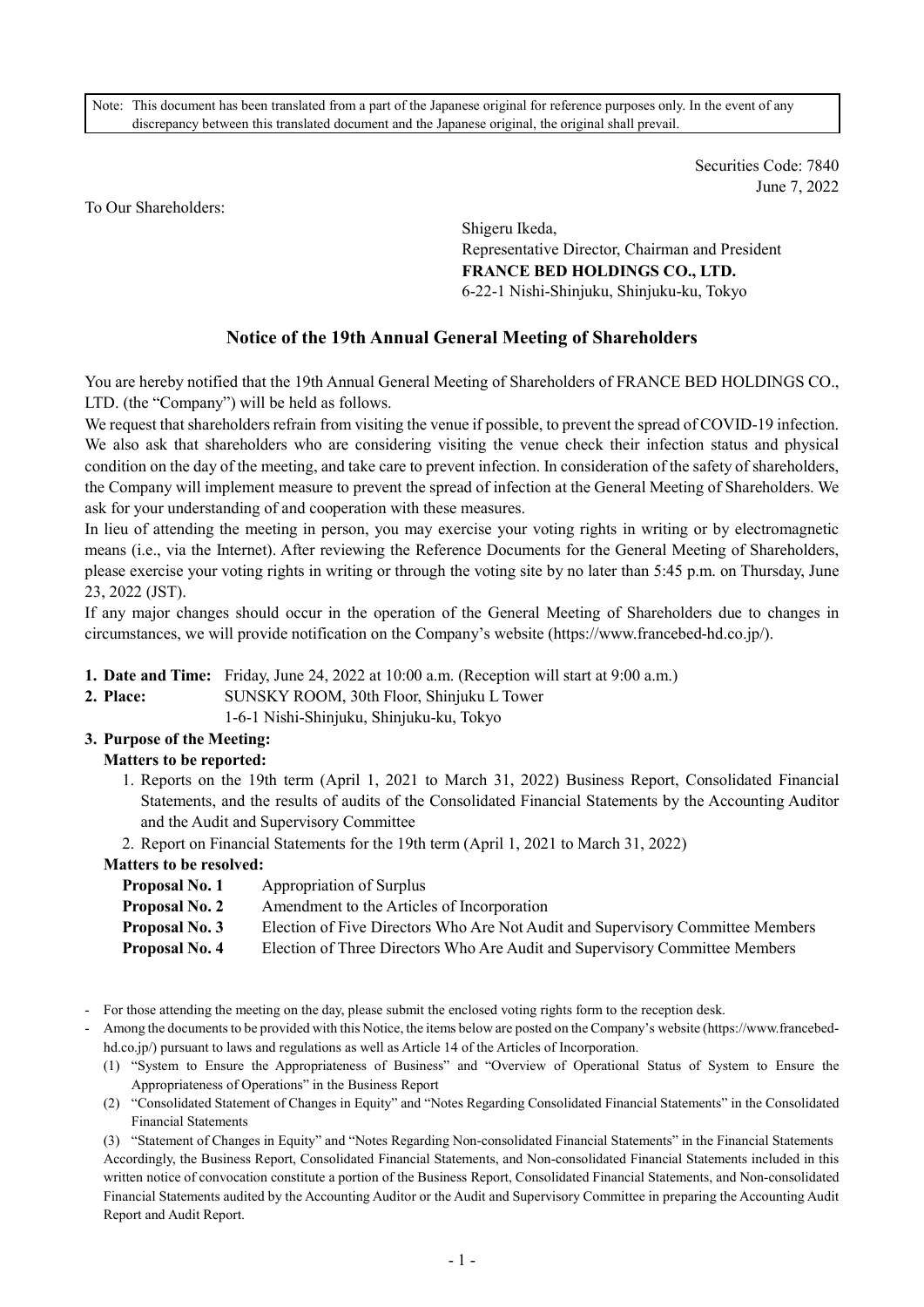- No memorabilia have been prepared for shareholders attending the General Meeting of Shareholders. We ask for your understanding.
- Any changes in the Reference Documents for the General Meeting of Shareholders, the Business Report, the Non-consolidated Financial Statements, or the Consolidated Financial Statements will be posted on the Company's website (https://www.francebedhd.co.jp/).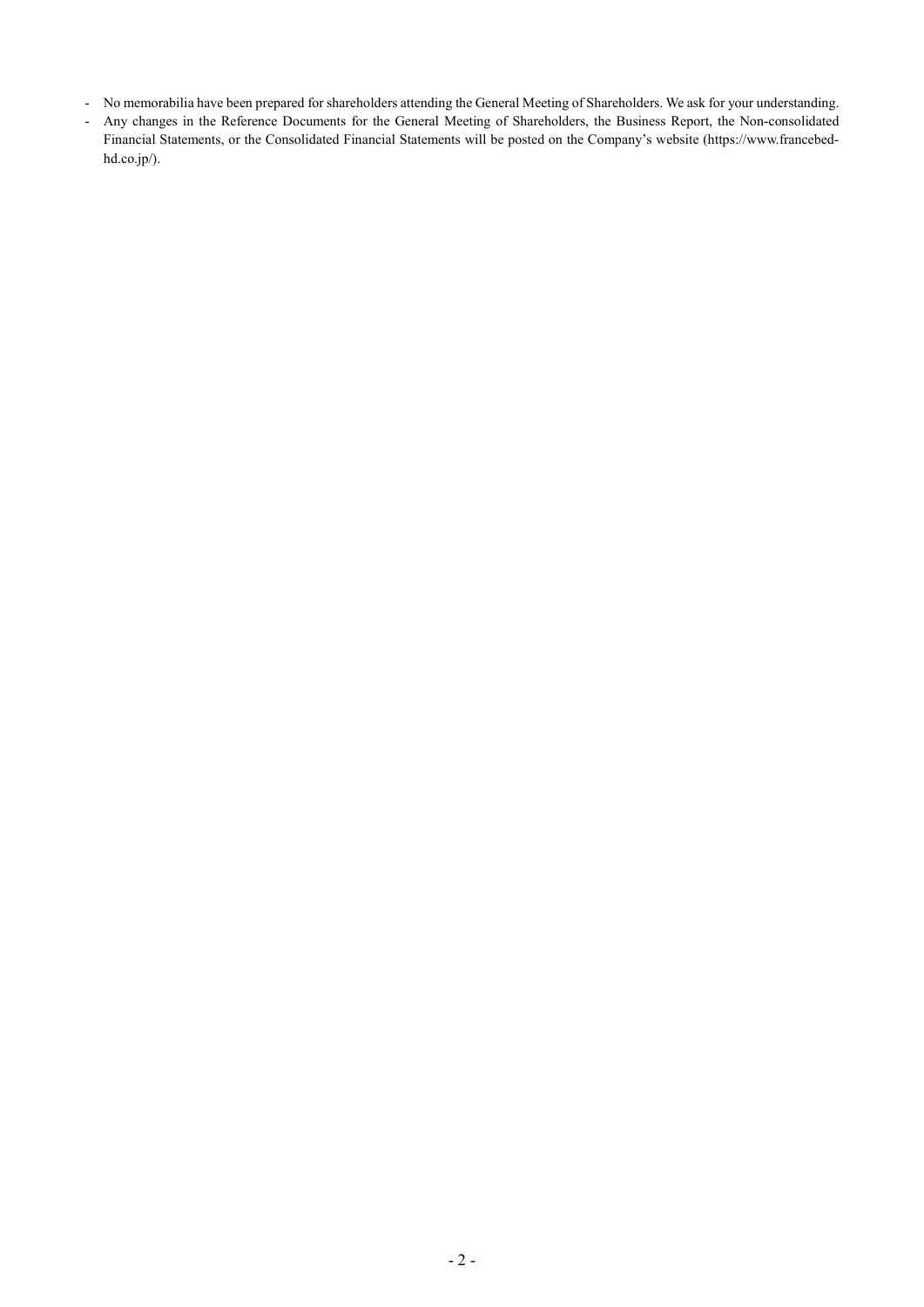### Reference Documents for the General Meeting of Shareholders

### Proposal No. 1 Appropriation of Surplus

The Company proposes the appropriation of surplus as follows:

#### Year-end dividends

The Company considers the return of profits to shareholders as one of the most important issues in maximizing shareholder value, and strives to maintain stable dividends as a matter of basic policy. Comprehensively taking into account factors including this basic policy, Company's business performance, business environment, and the need to strengthen the Company's financial position, and as the Company exhibited strong business performance and achieved year-on-year increases in both sales and profit, the Company proposes to increase the year-end dividend by ¥2 from that of the previous year.

- (1) Type of dividend property To be paid in cash.
- (2) Allotment of dividend property and their aggregate amount The Company proposes to pay a dividend of ¥18 per common share of the Company. In this event, the total dividends will be ¥655,971,786. As the Company has already paid an interim dividend of ¥15 per share on December 3, 2021, the annual dividend will be ¥33 per share.
- (3) Effective date of dividends of surplus The effective date of dividends will be June 27, 2022.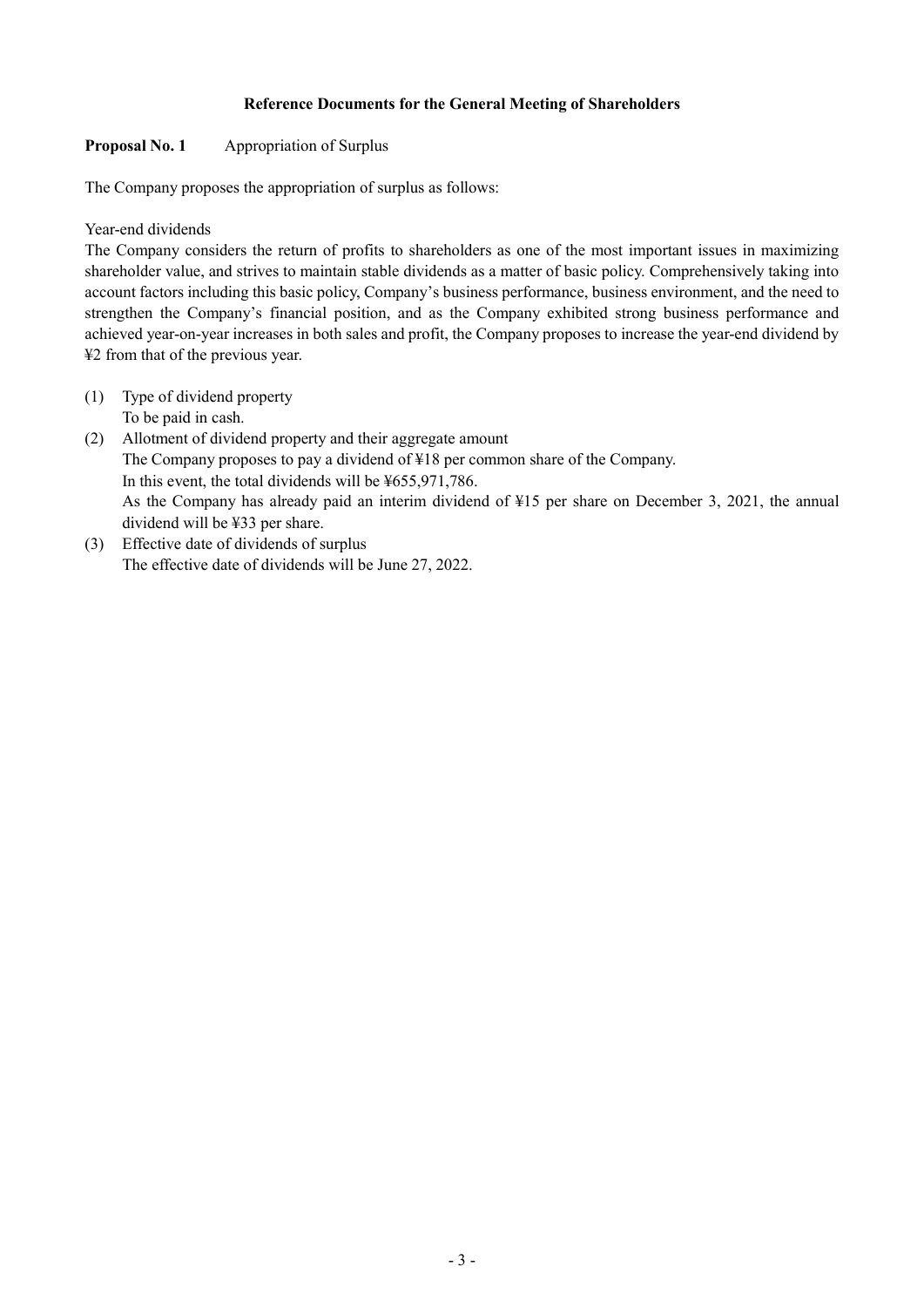## Proposal No. 2 Amendment to the Articles of Incorporation

1. Reasons for the proposal

Since the revised provisions provided for in the proviso to Article 1 of the Supplementary Provisions of the Act Partially Amending the Companies Act (Act No. 70 of 2019) are to be enforced on September 1, 2022, the Company proposes to make the following changes to its Articles of Incorporation in preparation for the introduction of the system for providing informational materials for the general meeting of shareholders in electronic format.

- (1) Article 14, paragraph 1 in "Proposed amendments" below will stipulate that the Company shall take measures for providing information that constitutes the content of reference documents for general meetings of shareholders in electronic format.
- (2) Article 14, paragraph 2 in "Proposed amendments" below will establish a provision to limit the scope of the items to be stated in the paper-based documents to be delivered to shareholders who have requested the delivery of paper-based documents.
- (3) Since the provisions for Internet Disclosure and Deemed Provision of Reference Documents for General Meetings of Shareholders, Etc. (Article 14 of the current Articles of Incorporation) will no longer be required, they will be deleted.
- (4) Accompanying the aforementioned establishment and deletion of provisions, supplementary provisions regarding the effective date, etc. will be established.

(Changes are underlined.)

2. Details of the amendments Details of the amendments are as follows.

| Current Articles of Incorporation                                                                                | Proposed amendments                                                                                    |
|------------------------------------------------------------------------------------------------------------------|--------------------------------------------------------------------------------------------------------|
| Article 14 (Internet Disclosure and Deemed Provision of                                                          |                                                                                                        |
| Reference Documents of the General Meeting of                                                                    | (Deleted)                                                                                              |
| Shareholders, Etc.)                                                                                              |                                                                                                        |
| When the Company convenes a general meeting of<br>shareholders, if it discloses information that is to be stated |                                                                                                        |
| or indicated in the reference documents of the general<br>meeting of shareholders, business report, financial    |                                                                                                        |
| statements and/or consolidated financial statements through                                                      |                                                                                                        |
| the internet in accordance with the provisions prescribed by                                                     |                                                                                                        |
| the Ministry of Justice Order, it may be deemed that the                                                         |                                                                                                        |
| Company has provided this information to shareholders.                                                           |                                                                                                        |
| (New)                                                                                                            | Article 14. (Measures, etc. for Providing Information in<br>Electronic Format)                         |
|                                                                                                                  | 1. When the Company convenes a general meeting of                                                      |
|                                                                                                                  | shareholders, it shall take measures for providing                                                     |
|                                                                                                                  | information that constitutes the content of reference                                                  |
|                                                                                                                  | documents for the general meeting of shareholders, etc.<br>in electronic format.                       |
|                                                                                                                  |                                                                                                        |
|                                                                                                                  | 2. Among items for which measures for providing<br>information in electronic format will be taken, the |
|                                                                                                                  | Company may exclude all or some of those items                                                         |
|                                                                                                                  | designated by the Ministry of Justice Order from paper-                                                |
|                                                                                                                  | based documents to be delivered to shareholders who                                                    |
|                                                                                                                  | have requested the delivery of paper-based documents                                                   |
|                                                                                                                  | by the record date of voting rights.                                                                   |
|                                                                                                                  |                                                                                                        |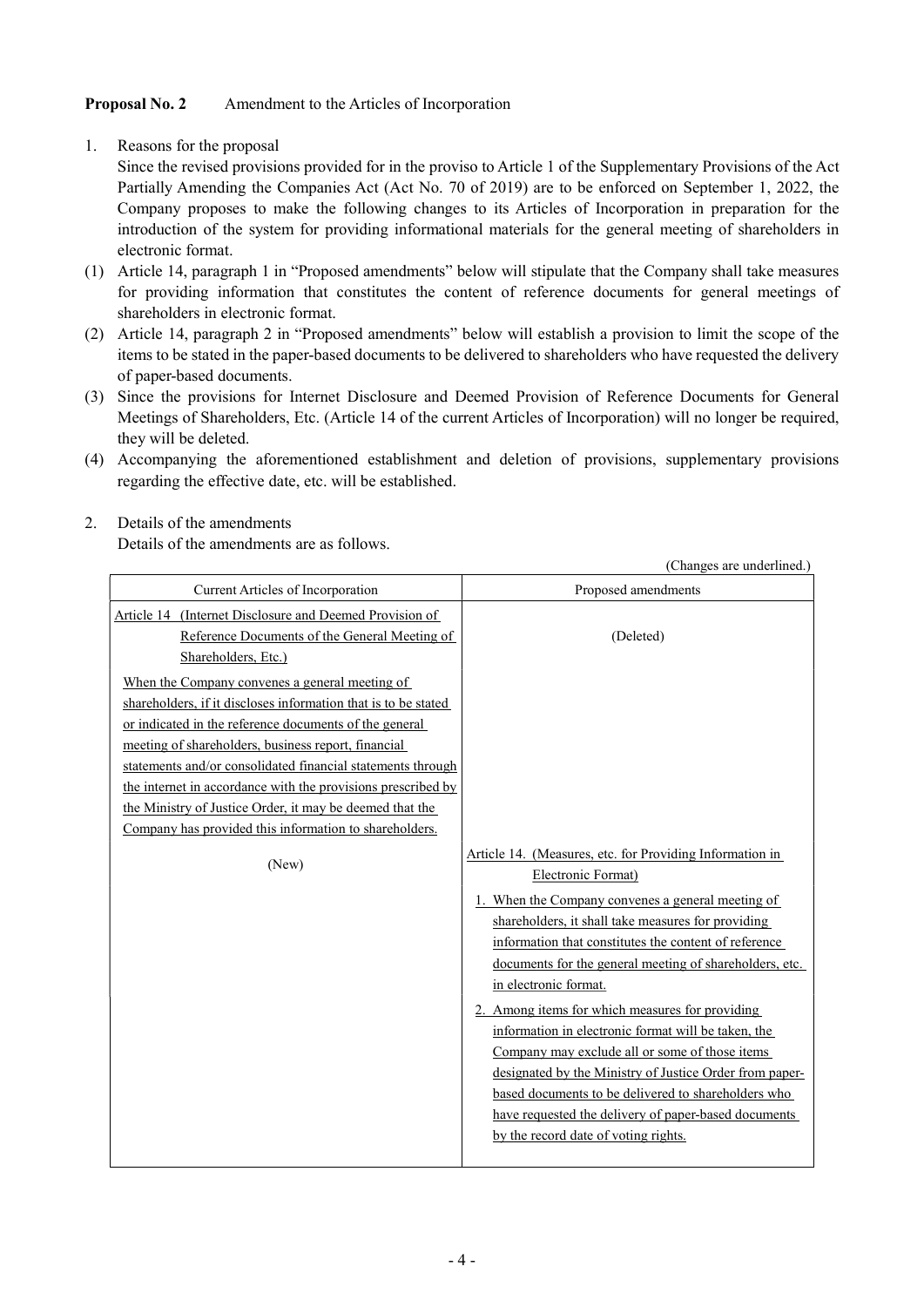| Current Articles of Incorporation<br>Proposed amendments |                                                                                                |
|----------------------------------------------------------|------------------------------------------------------------------------------------------------|
|                                                          | (Supplementary Provisions)                                                                     |
|                                                          | (Transitional Measures for Providing<br>Article 2                                              |
| (New)                                                    | Informational Materials for General Meetings of                                                |
|                                                          | Shareholders in Electronic Format)                                                             |
|                                                          | The amendment to the Articles of Incorporation                                                 |
|                                                          | pertaining to Article 14 shall be effective from                                               |
|                                                          | September 1, 2022, which is the date of enforcement of                                         |
|                                                          | the revised provisions provided for in the proviso to                                          |
|                                                          | Article 1 of the Supplementary Provisions of the Act                                           |
|                                                          | Partially Amending the Companies Act (Act No. 70 of                                            |
|                                                          | 2019) (hereinafter referred to as the "Date of                                                 |
|                                                          | Enforcement").                                                                                 |
|                                                          | 2. Notwithstanding the provisions of the preceding                                             |
|                                                          | paragraph, Article 14 of the Articles of Incorporation                                         |
|                                                          | (Internet Disclosure and Deemed Provision of<br>Reference Documents for the General Meeting of |
|                                                          | Shareholders, Etc.) shall remain effective regarding any                                       |
|                                                          | general meeting of shareholders held on a date within                                          |
|                                                          | six months from the Date of Enforcement.                                                       |
|                                                          | 3. These Supplementary Provisions shall be deleted on the                                      |
|                                                          | date when six months have elapsed from the Date of                                             |
|                                                          | Enforcement or three months have elapsed from the date                                         |
|                                                          | of the general meeting of shareholders in the preceding                                        |
|                                                          | paragraph, whichever is later.                                                                 |
|                                                          |                                                                                                |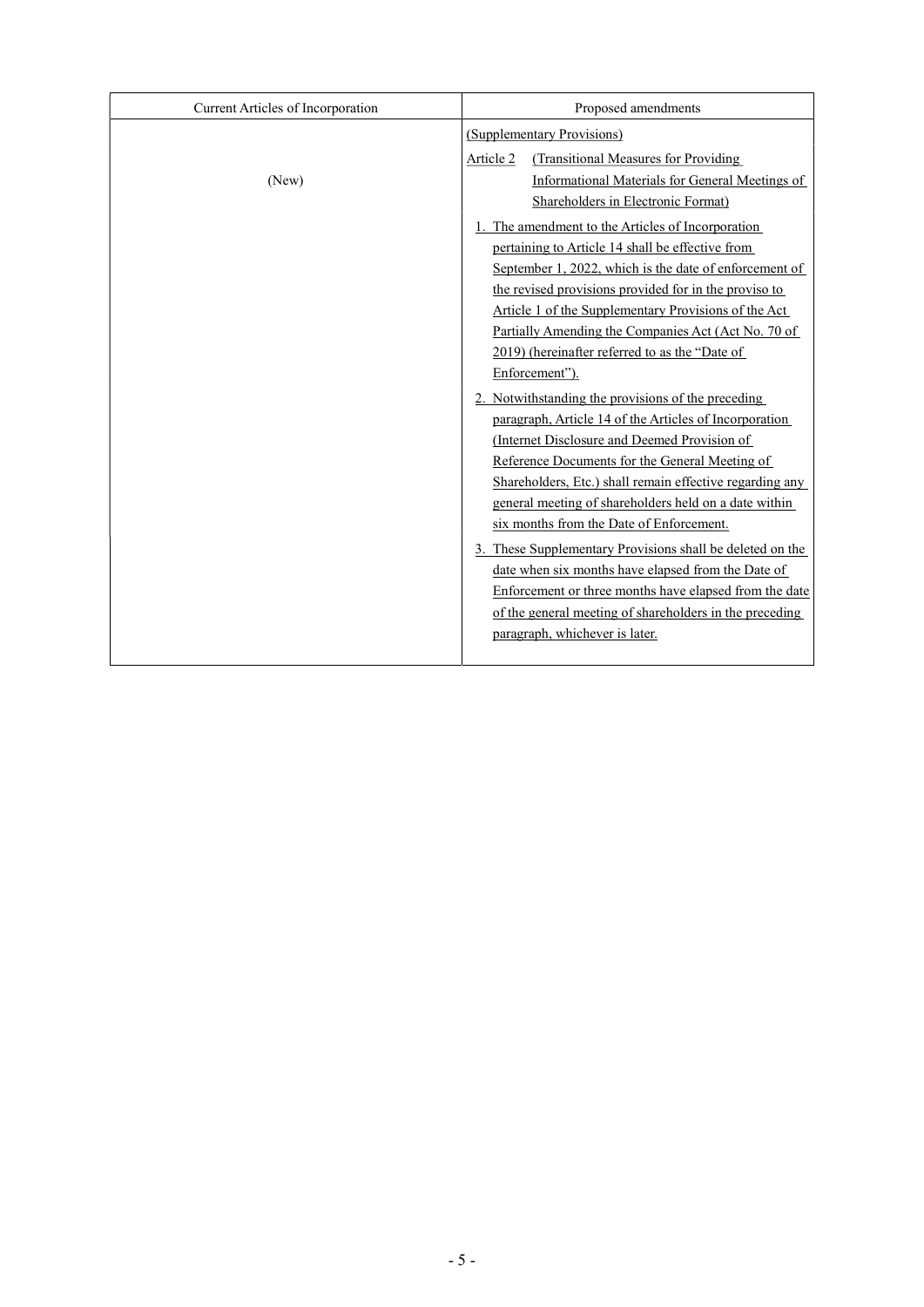#### Proposal No. 3 Election of Five Directors Who Are Not Audit and Supervisory Committee Members

The terms of office of all five Directors who are not Audit and Supervisory Committee Members will expire at the conclusion of this meeting. Therefore, the Company proposes the election of five Directors who are not Audit and Supervisory Committee Members.

This proposal has been considered by the Audit and Supervisory Committee, and no issues were pointed out. The candidates for Directors who are not Audit and Supervisory Committee Members are as follows:

| Candidate<br>No. | Name of candidate    |            | Current position in the Company                 | Years<br>served |
|------------------|----------------------|------------|-------------------------------------------------|-----------------|
|                  | Shigeru Ikeda        | Reelection | Representative Director, Chairman and President | 18 years        |
|                  | Kazumi Ikeda         | Reelection | Representative Director and Vice President      | 4 years         |
|                  | Tatsuhiro Kuwata     | Reelection | Director                                        | 1 year          |
| 4                | Yoshiro Yoshino      | Reelection | Director                                        | l year          |
|                  | Akihiko Osada        | Reelection | Director                                        | 1 year          |
|                  | $\sim$ $\sim$ $\sim$ |            |                                                 |                 |

Reelection Candidate for Director to be reelected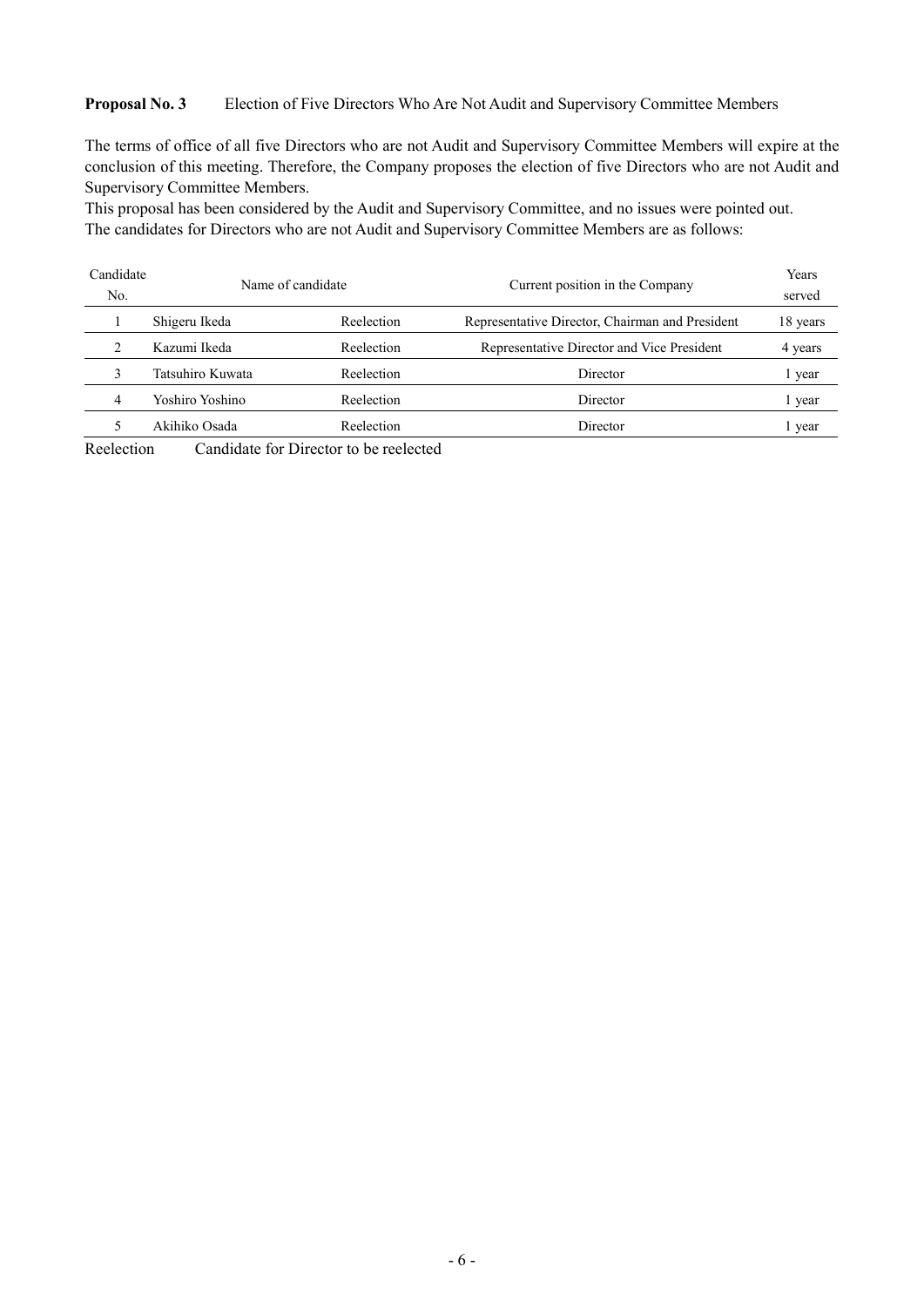| Candidate<br>No. | Name<br>Date of birth                                                                                                                                                                                                                                                                                                                                                                                                                                                                          | Career summary, position and responsibility at the Company<br>(Significant concurrent positions outside the Company) |                                                                                                                                                                                                                                                                                                                                                                                                                                                                                                                                                                                                                                                                                                                                                                                                                                                                                                                                                                                                                                                                                                                                                                       | Number of the<br>Company's<br>shares owned |
|------------------|------------------------------------------------------------------------------------------------------------------------------------------------------------------------------------------------------------------------------------------------------------------------------------------------------------------------------------------------------------------------------------------------------------------------------------------------------------------------------------------------|----------------------------------------------------------------------------------------------------------------------|-----------------------------------------------------------------------------------------------------------------------------------------------------------------------------------------------------------------------------------------------------------------------------------------------------------------------------------------------------------------------------------------------------------------------------------------------------------------------------------------------------------------------------------------------------------------------------------------------------------------------------------------------------------------------------------------------------------------------------------------------------------------------------------------------------------------------------------------------------------------------------------------------------------------------------------------------------------------------------------------------------------------------------------------------------------------------------------------------------------------------------------------------------------------------|--------------------------------------------|
| $\mathbf{1}$     | Shigeru Ikeda<br>72 years old<br>(July 19, 1949)<br>Reelection<br>Attendance at Board of<br>Directors meetings<br>15/16 (93%)                                                                                                                                                                                                                                                                                                                                                                  | Apr. 1973<br>June 1991<br>June 1999<br>Apr. 2001<br>Mar. 2004<br>Nov. 2011<br>June 2012<br>Jan. 2016<br>June 2019    | Joined FRANCE BED CO., LTD.<br>Representative Director and Vice President, FRANCE BED<br>CO., LTD.<br>Representative Director and President, and Manager, Sales<br>Headquarters, FRANCE BED CO., LTD.<br>Director and Chairman, FRANCE BED MEDICAL<br>SERVICE Co., Ltd.<br>Representative Director and President, FRANCE BED CO.,<br>LTD. (to present)<br>Representative Director and President of the Company (in<br>charge of Audit Group)<br>Representative Director and Chairman, Francebed Medical<br>Home Care Research Subsidy Foundation (to present)<br>Chairman, JIANGSU FRANCE BED CO., LTD. (to present)<br>Representative Director and President of the Company (in<br>charge of Audit Group and in charge of Secretarial Group)<br>Representative Director, Chairman and President of the<br>Company (in charge of Audit Group and in charge of<br>Secretarial Group) (to present)<br>Significant concurrent positions outside the Company<br>Representative Director and President, FRANCE BED CO., LTD.<br>Representative Director and Chairman, Francebed Medical Home Care<br>Research Subsidy Foundation<br>Chairman, JIANGSU FRANCE BED CO., LTD. | 5,564,390<br>shares                        |
|                  | [Reasons for nomination as candidate for Director]<br>As Shigeru Ikeda possesses the above background, is familiar with corporate management as a Representative Director<br>of the Company and the Company's major business company FRANCE BED CO., LTD., and can be expected to<br>continue to play a considerable role in decisions on important matters of the Group and the supervision of business<br>execution as a Director, the Company has selected him as a candidate for Director. |                                                                                                                      |                                                                                                                                                                                                                                                                                                                                                                                                                                                                                                                                                                                                                                                                                                                                                                                                                                                                                                                                                                                                                                                                                                                                                                       |                                            |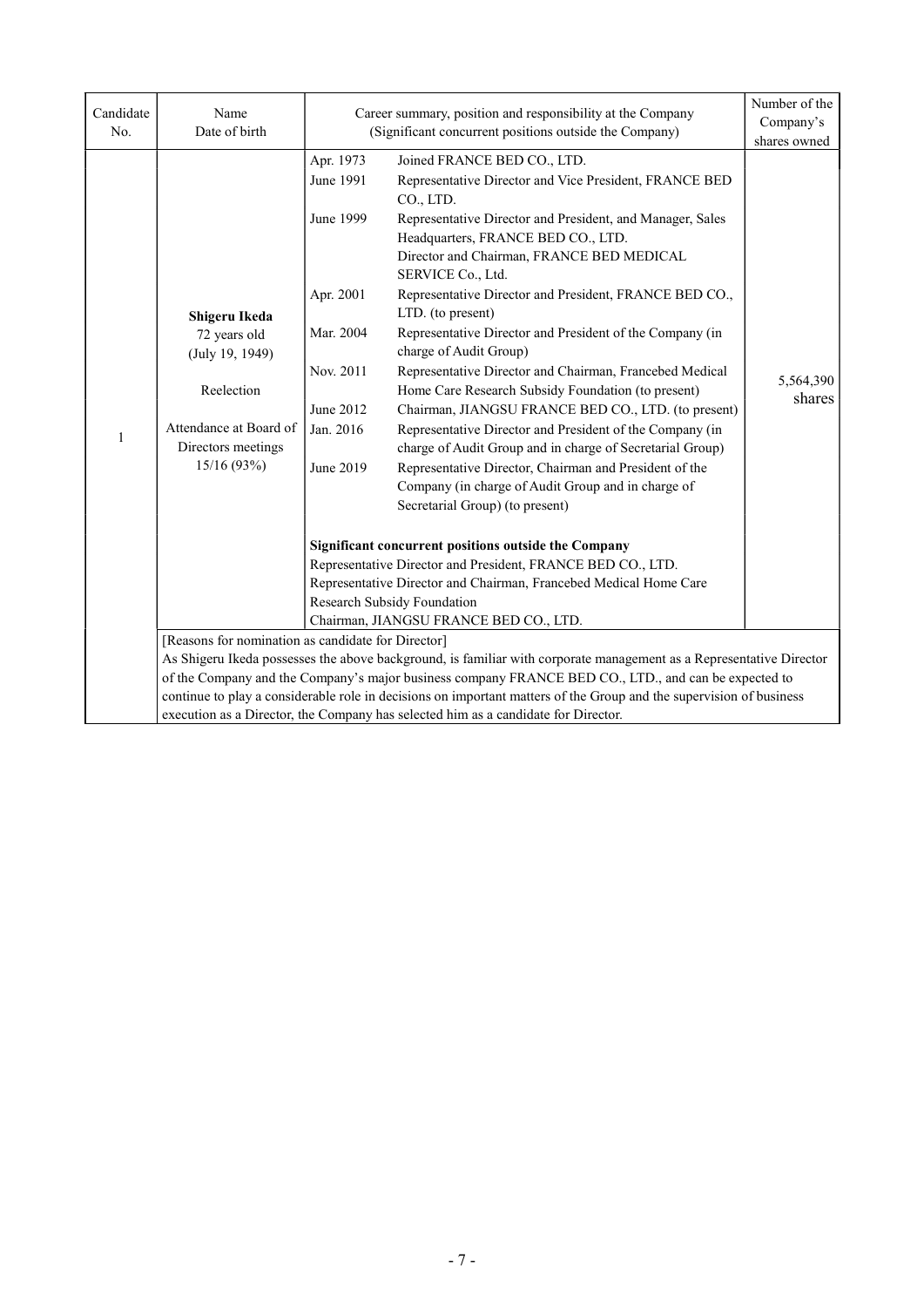| Date of birth<br>No.<br>(Significant concurrent positions outside the Company)<br>shares owned<br>Apr. 2005<br>Joined Matsushita Electric Industrial Co., Ltd. (current<br>Panasonic Corporation)<br>Joined FRANCE BED CO., LTD.; Section Manager in<br><b>July 2008</b><br>charge, attached to Sales Headquarters |
|--------------------------------------------------------------------------------------------------------------------------------------------------------------------------------------------------------------------------------------------------------------------------------------------------------------------|
|                                                                                                                                                                                                                                                                                                                    |
|                                                                                                                                                                                                                                                                                                                    |
|                                                                                                                                                                                                                                                                                                                    |
|                                                                                                                                                                                                                                                                                                                    |
| Representative Director and President, FRANCE BED<br>June 2011                                                                                                                                                                                                                                                     |
| SALES CO., LTD.                                                                                                                                                                                                                                                                                                    |
| Representative Director, FB Tomonokai Co., Ltd.                                                                                                                                                                                                                                                                    |
| Representative Director and President, TOKYO BED CO.,<br>LTD.                                                                                                                                                                                                                                                      |
| Director, Deputy Manager, Sales and Planning Headquarters,<br>Supervising Business Headquarters, FRANCE BED CO.,                                                                                                                                                                                                   |
| LTD.                                                                                                                                                                                                                                                                                                               |
| Managing Director, Manager, Sales and Planning<br>June 2017                                                                                                                                                                                                                                                        |
| Headquarters, Supervising Business Headquarters, FRANCE<br>BED CO., LTD.                                                                                                                                                                                                                                           |
| Director, FRANCE BED SALES CO., LTD.                                                                                                                                                                                                                                                                               |
| Director and Managing Executive Officer, Manager, Sales<br>June 2018                                                                                                                                                                                                                                               |
| and Planning Headquarters, Supervising Business                                                                                                                                                                                                                                                                    |
| Headquarters, FRANCE BED CO., LTD.                                                                                                                                                                                                                                                                                 |
| Director of the Company (in charge of Administrative<br>Kazumi Ikeda                                                                                                                                                                                                                                               |
| Planning Group)<br>44 years old                                                                                                                                                                                                                                                                                    |
| Sep. 2018<br>Director, JIANGSU FRANCE BED CO., LTD. (to present)<br>(October 5, 1977)                                                                                                                                                                                                                              |
| Director and Managing Executive Officer, General Manager,<br>Oct. 2018<br>466,300<br>Administrative Planning Department and in charge of                                                                                                                                                                           |
| Reelection<br>shares<br>Corporate Business Headquarters Overseas, FRANCE BED                                                                                                                                                                                                                                       |
| CO., LTD.<br>Attendance at Board of                                                                                                                                                                                                                                                                                |
| Directors meetings<br>Apr. 2019<br>Director and Managing Executive Officer, Manager,                                                                                                                                                                                                                               |
| $\sqrt{2}$<br>Administrative Planning Headquarters, FRANCE BED CO.,<br>16/16 (100%)<br>LTD.                                                                                                                                                                                                                        |
| June 2019<br>Representative Director and Vice President, Executive                                                                                                                                                                                                                                                 |
| Officer and Manager of Administrative Planning                                                                                                                                                                                                                                                                     |
| Headquarters, FRANCE BED CO., LTD.                                                                                                                                                                                                                                                                                 |
| Representative Senior Managing Director of the Company                                                                                                                                                                                                                                                             |
| (in charge of Administrative Planning Group)<br>Director, TOKYO BED CO., LTD. (to present)                                                                                                                                                                                                                         |
| Oct. 2020<br>Director and Chairman, KASHIDASU Co., Ltd. (to present)                                                                                                                                                                                                                                               |
| Representative Director and Vice President of the Company<br>June 2021                                                                                                                                                                                                                                             |
| (in charge of Administrative Planning Group) (to present)                                                                                                                                                                                                                                                          |
| Representative Director and Vice President, Executive<br>Apr. 2022                                                                                                                                                                                                                                                 |
| Officer, FRANCE BED CO., LTD. (to present)                                                                                                                                                                                                                                                                         |
| Significant concurrent positions outside the Company                                                                                                                                                                                                                                                               |
| Representative Director and Vice President, Executive Officer, FRANCE                                                                                                                                                                                                                                              |
| BED CO., LTD.                                                                                                                                                                                                                                                                                                      |
| Director and Chairman, KASHIDASU Co., Ltd.                                                                                                                                                                                                                                                                         |
| Director, TOKYO BED CO., LTD.                                                                                                                                                                                                                                                                                      |
| Director, JIANGSU FRANCE BED CO., LTD.                                                                                                                                                                                                                                                                             |
| [Reasons for nomination as candidate for Director]<br>Kazumi Ikeda possesses the above background, is familiar with management policy and administration as Director in                                                                                                                                            |
| charge of the Administrative Planning Group of the Company and as Representative Director and Vice President,                                                                                                                                                                                                      |
| Executive Officer of the Company's major business company FRANCE BED CO., LTD., and further possesses                                                                                                                                                                                                              |
| knowledge and capabilities concerning new business development as well as a background as President of subsidiaries                                                                                                                                                                                                |
| and experience in corporate management. Based on these experiences, and as he can be expected to continue to play a                                                                                                                                                                                                |
| considerable role in decisions on important matters of the Group and the supervision of business execution as a<br>Director, the Company has selected him as a candidate for Director.                                                                                                                             |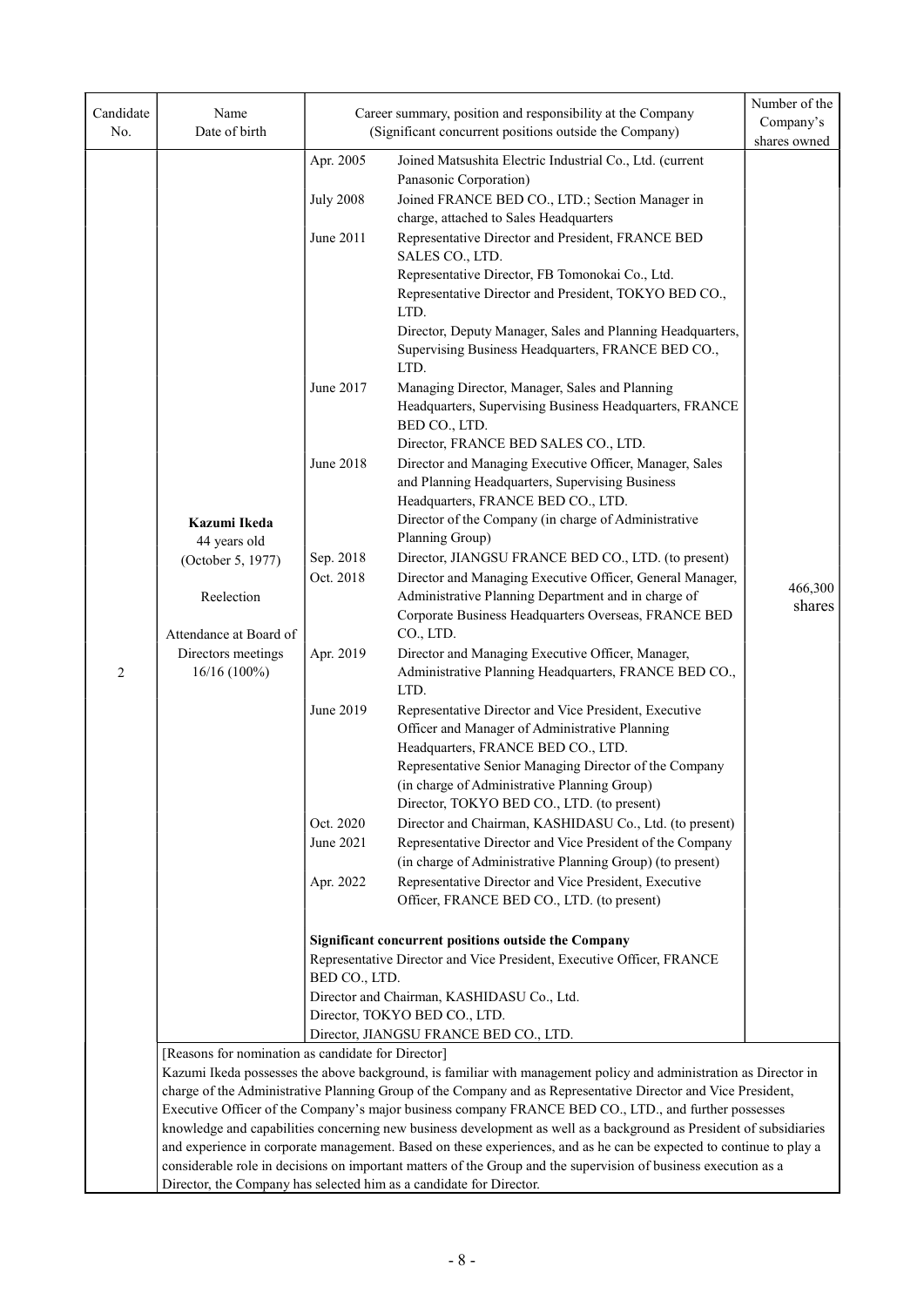| Candidate<br>No. | Name<br>Date of birth                                                                                                                         | Career summary, position and responsibility at the Company<br>(Significant concurrent positions outside the Company)                                                                                                                                                                                                                                                                                                                                                                                                                                                                                                                                                                                                                                                                                                                                                                                                                                                                                                                                                                                                                                                                                                                                                                                                                                                                                                                                                                                                                                                                                                                                                                                                                                                                                  | Number of the<br>Company's<br>shares owned |
|------------------|-----------------------------------------------------------------------------------------------------------------------------------------------|-------------------------------------------------------------------------------------------------------------------------------------------------------------------------------------------------------------------------------------------------------------------------------------------------------------------------------------------------------------------------------------------------------------------------------------------------------------------------------------------------------------------------------------------------------------------------------------------------------------------------------------------------------------------------------------------------------------------------------------------------------------------------------------------------------------------------------------------------------------------------------------------------------------------------------------------------------------------------------------------------------------------------------------------------------------------------------------------------------------------------------------------------------------------------------------------------------------------------------------------------------------------------------------------------------------------------------------------------------------------------------------------------------------------------------------------------------------------------------------------------------------------------------------------------------------------------------------------------------------------------------------------------------------------------------------------------------------------------------------------------------------------------------------------------------|--------------------------------------------|
| $\mathfrak{Z}$   | <b>Tatsuhiro Kuwata</b><br>64 years old<br>(September 13, 1957)<br>Reelection<br>Attendance at Board of<br>Directors meetings<br>13/13 (100%) | Apr. 1980<br>Joined FRANCE BED CO., LTD.<br>Apr. 2009<br>General Manager of Nagoya Branch, Home Furnishings and<br>Health Business Headquarters, FRANCE BED CO., LTD.<br>Deputy Division Manager, Nagoya/Osaka Division, Home<br>Apr. 2010<br>Furnishings and Health Business Headquarters, FRANCE<br>BED CO., LTD.<br>Apr. 2011<br>General Manager, Chubu Sales Department, Central Japan<br>Division, Supervising Business Headquarters, FRANCE<br>BED CO., LTD.<br>Apr. 2012<br>Division Manager, Northern Japan Division, Supervising<br>Business Headquarters, FRANCE BED CO., LTD.<br>Apr. 2014<br>Executive Officer, Division Manager, Northern Japan<br>Division, Supervising Business Headquarters, FRANCE<br>BED CO., LTD.<br>Executive Officer, Division Manager, Central Japan<br>Apr. 2017<br>Division, Supervising Business Headquarters, FRANCE<br>BED CO., LTD.<br>June 2018<br>Senior Executive Officer, Division Manager, Central Japan<br>Division, Supervising Business Headquarters, FRANCE<br>BED CO., LTD.<br>Oct. 2018<br>Senior Executive Officer, Division Manager, Home<br>Furnishings Western Japan Division, Home Furnishings<br>Business Headquarters, FRANCE BED CO., LTD.<br>Director and Managing Executive Officer, Manager, Home<br>June 2019<br>Furnishings Business Headquarters, and Division Manager,<br>Home Furnishings Eastern Japan Division, FRANCE BED<br>CO., LTD.<br>Oct. 2019<br>Director and Managing Executive Officer, Manager, Home<br>Furnishing Business Headquarters, FRANCE BED CO.,<br>LTD.<br>June 2021<br>Director of the Company (in charge of Administrative<br>Planning Group) (to present)<br>Director and Senior Managing Executive Officer, Manager,<br>Home Furnishings Business Headquarters, FRANCE BED<br>CO., LTD. (to present) | 28,700 shares                              |
|                  |                                                                                                                                               | Significant concurrent positions outside the Company<br>Director and Senior Managing Executive Officer, FRANCE BED CO., LTD.                                                                                                                                                                                                                                                                                                                                                                                                                                                                                                                                                                                                                                                                                                                                                                                                                                                                                                                                                                                                                                                                                                                                                                                                                                                                                                                                                                                                                                                                                                                                                                                                                                                                          |                                            |
|                  | [Reasons for nomination as candidate for Director]                                                                                            | As Tatsuhiro Kuwata possesses the above background, is familiar with the Home Furnishings and Health Business as<br>Director in charge of the Administrative Planning Group of the Company and as Director and Senior Managing<br>Executive Officer of the Company's major business company FRANCE BED CO., LTD., and possesses deep<br>knowledge and capabilities in specific fields of expertise. Based on these experiences, and as he can be expected to<br>continue to play a considerable role in decisions on important matters of the Group and the supervision of business<br>execution as a Director, the Company has selected him as a candidate for Director.                                                                                                                                                                                                                                                                                                                                                                                                                                                                                                                                                                                                                                                                                                                                                                                                                                                                                                                                                                                                                                                                                                                             |                                            |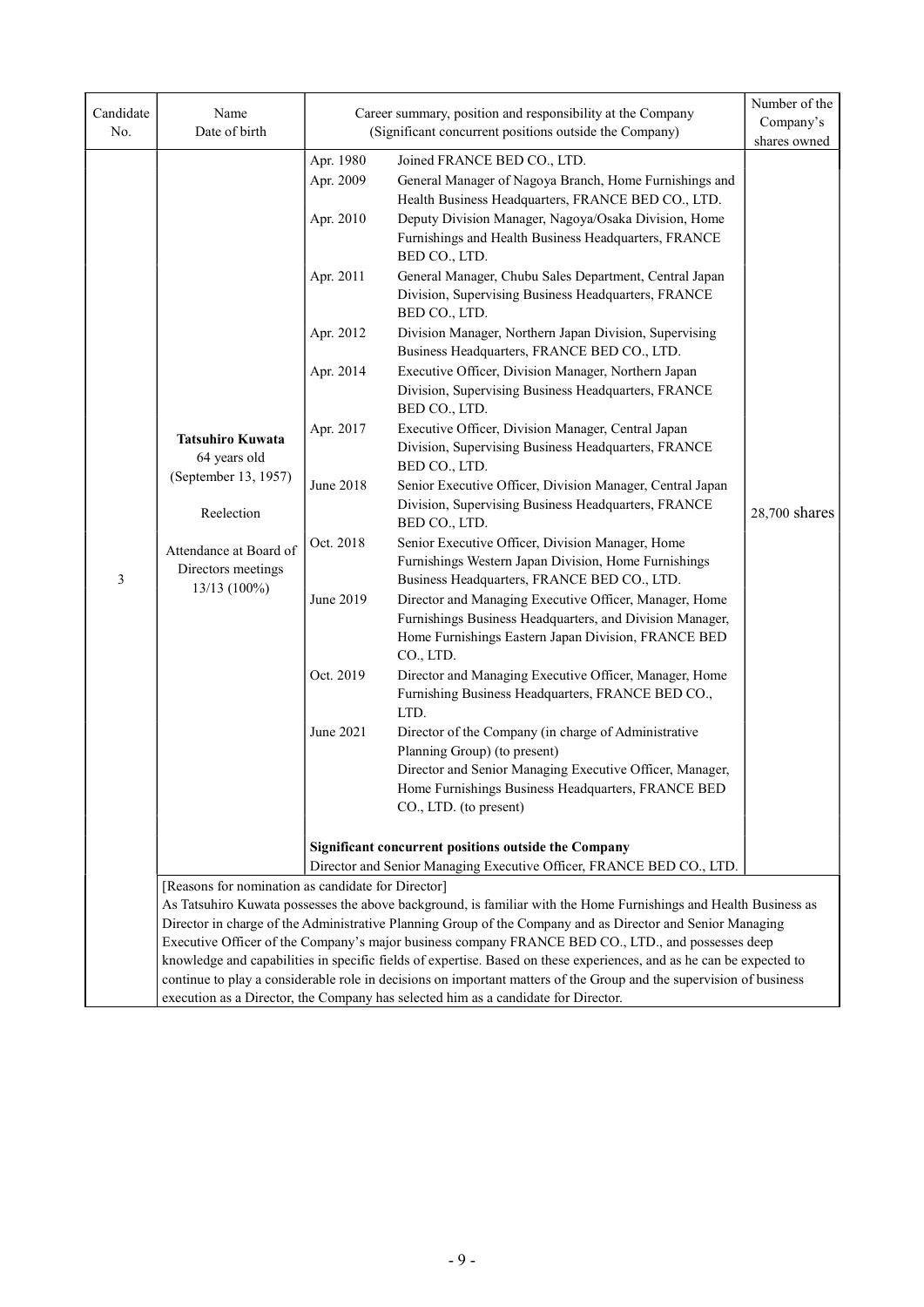| Candidate<br>No. | Name<br>Date of birth                                 | Career summary, position and responsibility at the Company<br>(Significant concurrent positions outside the Company) |                                                                                                                                                                                                                                            | Number of the<br>Company's |
|------------------|-------------------------------------------------------|----------------------------------------------------------------------------------------------------------------------|--------------------------------------------------------------------------------------------------------------------------------------------------------------------------------------------------------------------------------------------|----------------------------|
|                  |                                                       |                                                                                                                      |                                                                                                                                                                                                                                            | shares owned               |
|                  |                                                       | Mar. 1989                                                                                                            | Joined FRANCE BED MEDICAL SERVICE Co., Ltd.                                                                                                                                                                                                |                            |
|                  |                                                       |                                                                                                                      | (current FRANCE BED CO., LTD.)                                                                                                                                                                                                             |                            |
|                  |                                                       | Apr. 2009                                                                                                            | General Manager, Chubu Sales Department, Rental Sales                                                                                                                                                                                      |                            |
|                  |                                                       |                                                                                                                      | Headquarters, Medical Services Business Headquarters,                                                                                                                                                                                      |                            |
|                  |                                                       |                                                                                                                      | FRANCE BED CO., LTD.                                                                                                                                                                                                                       |                            |
|                  |                                                       | Apr. 2010                                                                                                            | General Manager, Western Japan Sales Department, Medical                                                                                                                                                                                   |                            |
|                  |                                                       |                                                                                                                      | Services Business Headquarters, FRANCE BED CO., LTD.                                                                                                                                                                                       |                            |
|                  |                                                       | Apr. 2011                                                                                                            | Deputy Division Manager, Western Japan Division and<br>General Manager, Kyushu Branch, Supervising Business                                                                                                                                |                            |
|                  |                                                       |                                                                                                                      | Headquarters, FRANCE BED CO., LTD.                                                                                                                                                                                                         |                            |
|                  |                                                       | Apr. 2013                                                                                                            | Division Manager, Western Japan Division, Supervising                                                                                                                                                                                      |                            |
|                  |                                                       |                                                                                                                      | Business Headquarters, FRANCE BED CO., LTD.                                                                                                                                                                                                |                            |
|                  |                                                       | Apr. 2014                                                                                                            | Executive Officer, Division Manager, Western Japan                                                                                                                                                                                         |                            |
|                  |                                                       |                                                                                                                      | Division, Supervising Business Headquarters, FRANCE<br>BED CO., LTD.                                                                                                                                                                       |                            |
|                  |                                                       | June 2018                                                                                                            | Senior Executive Officer, Division Manager, Western Japan                                                                                                                                                                                  |                            |
|                  | <b>Yoshiro Yoshino</b>                                |                                                                                                                      | Division, Supervising Business Headquarters, FRANCE<br>BED CO., LTD.                                                                                                                                                                       |                            |
|                  | 62 years old                                          | Oct. 2018                                                                                                            | Senior Executive Officer, Deputy Manager, Medical                                                                                                                                                                                          |                            |
|                  | (January 2, 1960)                                     |                                                                                                                      | Business Headquarters and General Manager, Medical Sales                                                                                                                                                                                   |                            |
|                  |                                                       |                                                                                                                      | Promotion Department, FRANCE BED CO., LTD.                                                                                                                                                                                                 | 20,800 shares              |
|                  | Reelection                                            | Mar. 2019                                                                                                            | Senior Executive Officer, Deputy Manager, Medical                                                                                                                                                                                          |                            |
|                  | Attendance at Board of                                |                                                                                                                      | Business Headquarters and General Manager, Medical Sales                                                                                                                                                                                   |                            |
|                  | Directors meetings<br>13/13 (100%)                    |                                                                                                                      | Promotion Department and Division Manager, Medical                                                                                                                                                                                         |                            |
| 4                |                                                       |                                                                                                                      | Eastern Japan Division, FRANCE BED CO., LTD.                                                                                                                                                                                               |                            |
|                  |                                                       | June 2019                                                                                                            | Director and Managing Executive Officer, Manager, Medical                                                                                                                                                                                  |                            |
|                  |                                                       |                                                                                                                      | Business Headquarters and General Manager, Medical Sales                                                                                                                                                                                   |                            |
|                  |                                                       |                                                                                                                      | Promotion Department and Division Manager, Medical                                                                                                                                                                                         |                            |
|                  |                                                       |                                                                                                                      | Eastern Japan Division, FRANCE BED CO., LTD.                                                                                                                                                                                               |                            |
|                  |                                                       | Sep. 2019                                                                                                            | Director, JIANGSU FRANCE BED CO., LTD. (to present)                                                                                                                                                                                        |                            |
|                  |                                                       | Oct. 2019                                                                                                            | Director and Managing Executive Officer, Manager, Medical<br>Business Headquarters and Division Manager, Medical                                                                                                                           |                            |
|                  |                                                       |                                                                                                                      | Eastern Japan Division, FRANCE BED CO., LTD.                                                                                                                                                                                               |                            |
|                  |                                                       | Nov. 2020                                                                                                            | Director and Managing Executive Officer, Manager, Medical                                                                                                                                                                                  |                            |
|                  |                                                       |                                                                                                                      | Business Headquarter, FRANCE BED CO., LTD. (to                                                                                                                                                                                             |                            |
|                  |                                                       |                                                                                                                      | present)                                                                                                                                                                                                                                   |                            |
|                  |                                                       | June 2021                                                                                                            | Director of the Company (in charge of Administrative                                                                                                                                                                                       |                            |
|                  |                                                       |                                                                                                                      | Planning Group) (to present)                                                                                                                                                                                                               |                            |
|                  |                                                       |                                                                                                                      | Significant concurrent positions outside the Company                                                                                                                                                                                       |                            |
|                  |                                                       |                                                                                                                      | Director and Managing Executive Officer, FRANCE BED CO., LTD.                                                                                                                                                                              |                            |
|                  |                                                       | Director, JIANGSU FRANCE BED CO., LTD.                                                                               |                                                                                                                                                                                                                                            |                            |
|                  | [Reasons for nomination as candidate for Director]    |                                                                                                                      |                                                                                                                                                                                                                                            |                            |
|                  |                                                       |                                                                                                                      | As Yoshiro Yoshino possesses the above background, is familiar with the Medical Services Business as Director in                                                                                                                           |                            |
|                  |                                                       |                                                                                                                      | charge of the Administrative Planning Group of the Company and as Director and Managing Executive Officer of the                                                                                                                           |                            |
|                  |                                                       |                                                                                                                      | Company's major business company FRANCE BED CO., LTD., and possesses deep knowledge and capabilities in                                                                                                                                    |                            |
|                  |                                                       |                                                                                                                      | specific fields of expertise. Based on these experiences, and as he can be expected to continue to play a considerable<br>role in decisions on important matters of the Group and the supervision of business execution as a Director, the |                            |
|                  | Company has selected him as a candidate for Director. |                                                                                                                      |                                                                                                                                                                                                                                            |                            |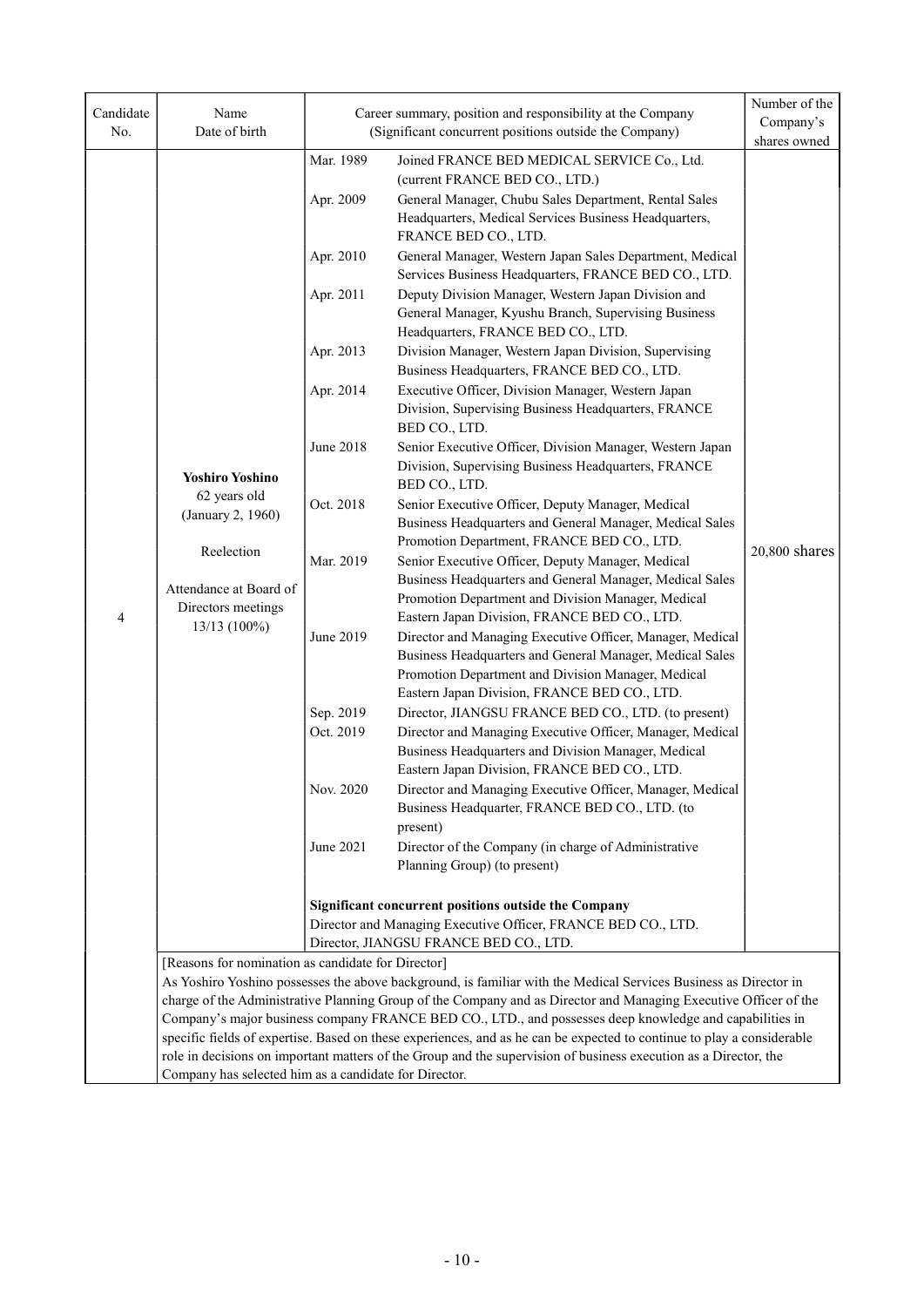| Candidate<br>No. | Name<br>Date of birth                                                                                                                | Career summary, position and responsibility at the Company<br>(Significant concurrent positions outside the Company)                                                                                                                                                                                                                                                                                                                                                                                                                                                                                                                                                                                                                                                                                                                                                                                                                                                                                                                                                                                                                                                   | Number of the<br>Company's<br>shares owned |  |  |
|------------------|--------------------------------------------------------------------------------------------------------------------------------------|------------------------------------------------------------------------------------------------------------------------------------------------------------------------------------------------------------------------------------------------------------------------------------------------------------------------------------------------------------------------------------------------------------------------------------------------------------------------------------------------------------------------------------------------------------------------------------------------------------------------------------------------------------------------------------------------------------------------------------------------------------------------------------------------------------------------------------------------------------------------------------------------------------------------------------------------------------------------------------------------------------------------------------------------------------------------------------------------------------------------------------------------------------------------|--------------------------------------------|--|--|
| 5                | <b>Akihiko Osada</b><br>56 years old<br>(June 5, 1966)<br>Reelection<br>Attendance at Board of<br>Directors meetings<br>13/13 (100%) | Apr. 1989<br>Joined FRANCE BED CO., LTD.<br>June 2012<br>Director, TSUBASA CO., LTD.<br>Apr. 2013<br>General Manager, Administrative Department,<br>Administrative Headquarters, FRANCE BED CO., LTD.<br>Manager, Accounting Office, Accounting Group of the<br>Apr. 2015<br>Company<br>Executive Officer, General Manager, Administrative<br>Apr. 2018<br>Department, Administrative Headquarters, FRANCE BED<br>CO., LTD.<br>Oct. 2020<br>Audit & Supervisory Board Member, KASHIDASU Co.,<br>Ltd. (to present)<br>Apr. 2021<br>Executive Officer, Deputy Manager, Administrative<br>Headquarters and General Manager, Administrative<br>Department, FRANCE BED CO., LTD.<br>June 2021<br>Director of the Company (in charge of Accounting Group)<br>Director and Executive Officer, Manager, Administrative<br>Headquarters and General Manager, Administrative<br>Department, FRANCE BED CO., LTD. (to present)<br>Audit & Supervisory Board Member, JIANGSU FRANCE<br>BED CO., LTD. (to present)<br><b>July 2021</b><br>Director (in charge of Accounting/General Affairs Group)<br>and General Manager, Administrative Department of the<br>Company (to present) | 12,000 shares                              |  |  |
|                  |                                                                                                                                      | Significant concurrent positions outside the Company<br>Director and Executive Officer, FRANCE BED CO., LTD.<br>Audit & Supervisory Board Member, KASHIDASU Co., Ltd.                                                                                                                                                                                                                                                                                                                                                                                                                                                                                                                                                                                                                                                                                                                                                                                                                                                                                                                                                                                                  |                                            |  |  |
|                  | Audit & Supervisory Board Member, JIANGSU FRANCE BED CO., LTD.<br>[Reasons for nomination as candidate for Director]                 |                                                                                                                                                                                                                                                                                                                                                                                                                                                                                                                                                                                                                                                                                                                                                                                                                                                                                                                                                                                                                                                                                                                                                                        |                                            |  |  |
|                  | As Akihiko Osada possesses the above background, is familiar with accounting and finances as Director in charge of                   |                                                                                                                                                                                                                                                                                                                                                                                                                                                                                                                                                                                                                                                                                                                                                                                                                                                                                                                                                                                                                                                                                                                                                                        |                                            |  |  |
|                  |                                                                                                                                      | the Accounting/General Affairs Group of the Company and as Director and Executive Officer and Manager of the                                                                                                                                                                                                                                                                                                                                                                                                                                                                                                                                                                                                                                                                                                                                                                                                                                                                                                                                                                                                                                                           |                                            |  |  |
|                  | Administrative Headquarters of the Company's major business company FRANCE BED CO., LTD., and possesses                              |                                                                                                                                                                                                                                                                                                                                                                                                                                                                                                                                                                                                                                                                                                                                                                                                                                                                                                                                                                                                                                                                                                                                                                        |                                            |  |  |
|                  |                                                                                                                                      | wide-ranging knowledge necessary for management of a pure holding company. Based on these experiences, and as he                                                                                                                                                                                                                                                                                                                                                                                                                                                                                                                                                                                                                                                                                                                                                                                                                                                                                                                                                                                                                                                       |                                            |  |  |
|                  |                                                                                                                                      | can be expected to continue to play a considerable role in decisions on important matters of the Group and the                                                                                                                                                                                                                                                                                                                                                                                                                                                                                                                                                                                                                                                                                                                                                                                                                                                                                                                                                                                                                                                         |                                            |  |  |
|                  |                                                                                                                                      | supervision of business execution as a Director, the Company has selected him as a candidate for Director.                                                                                                                                                                                                                                                                                                                                                                                                                                                                                                                                                                                                                                                                                                                                                                                                                                                                                                                                                                                                                                                             |                                            |  |  |

Notes: 1. There is no special interest between the candidates and the Company.

2. Pursuant to the provisions of Article 430-3, paragraph (1) of the Companies Act, the Company has concluded directors' limited liability insurance agreements with an insurance company, with Directors as insured. The insurance premiums for the insurance agreements are borne in full by the Company, with no premium born by the insured. The insurance covers losses that may arise from the director's and insured's assumption of liability incurred in the course of the performance of duties as an officer or a person at a certain position, or receipt of claims pertaining to the pursuit of such liability. If this proposal is approved and adopted, and the candidate assumes the office as Director, the candidate will be included as an insured in the policy. The Company intends to renew the insurance agreement with the same content at the next time of renewal.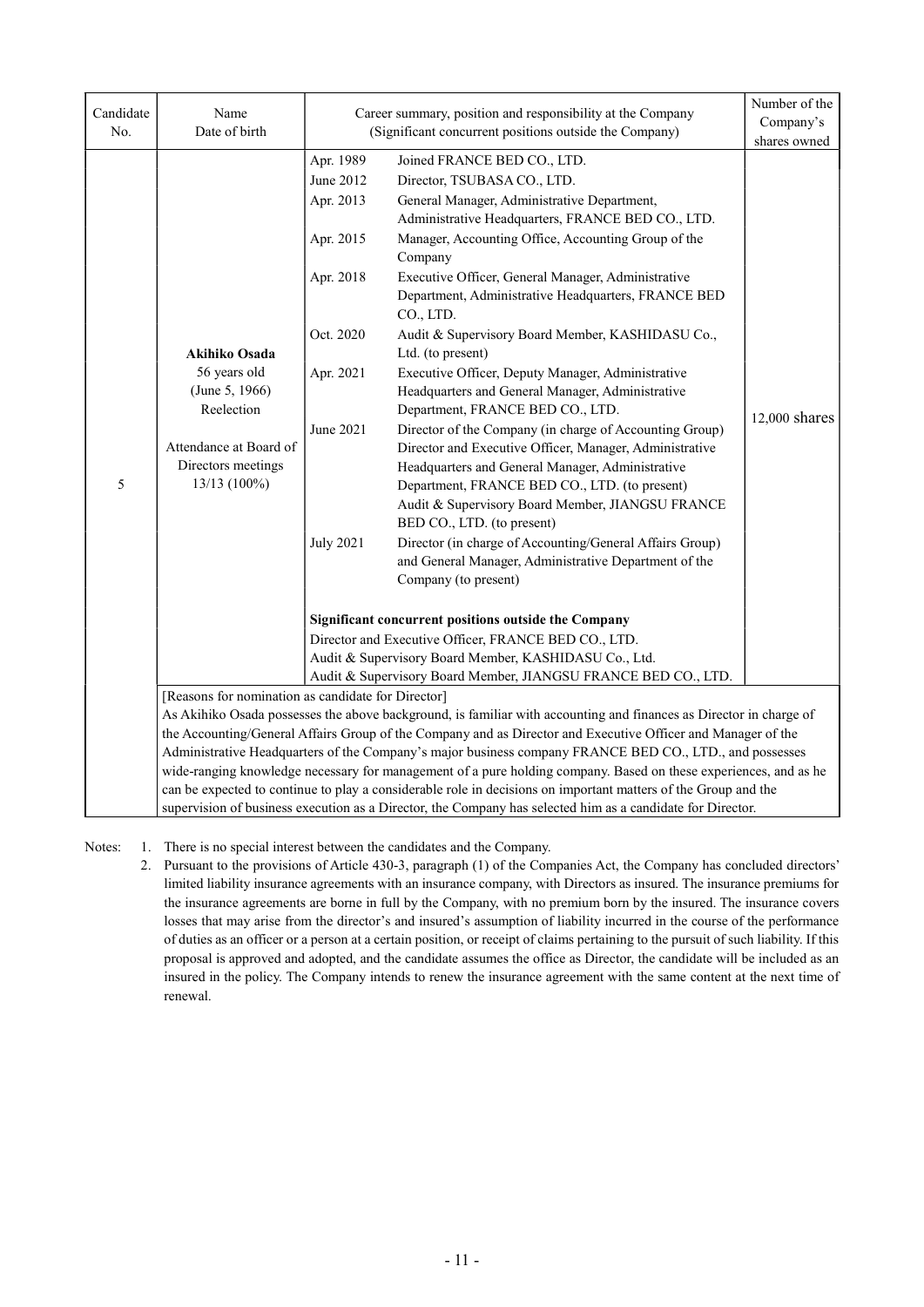#### Proposal No. 4 Election of Three Directors Who Are Audit and Supervisory Committee Members

The terms of office of Directors who are Audit and Supervisory Committee Members Akihito Kimura, Shuichi Nakamura, and Satoshi Watanabe will expire at the conclusion of this meeting. Therefore, the Company proposes the election of three Directors who are Audit and Supervisory Committee Members.

The Audit and Supervisory Committee has already given its consent to this proposal.

The candidates for Directors who are Audit and Supervisory Committee Members are as follows:

| Candidate<br>No.              | Name of candidate              |                                        | Current position in the Company                                    | Years served |
|-------------------------------|--------------------------------|----------------------------------------|--------------------------------------------------------------------|--------------|
|                               | Akihito Kimura                 | Reelection                             | Director<br>(Full-time Audit and Supervisory Committee Member)     | 10 years     |
| $\overline{2}$                | Shuichi Nakamura               | Reelection<br>Outside<br>Independent   | <b>Outside Director</b><br>(Audit and Supervisor Committee Member) | 8 years      |
| 3                             | Satoshi Watanabe               | Reelection<br>Outside<br>Independent   | <b>Outside Director</b><br>(Audit and Supervisor Committee Member) | 3 years      |
| Reelection<br>$Q_{\rm total}$ | Condidate for outside Divestor | Candidate for Director to be reelected |                                                                    |              |

Outside Candidate for outside Director Independent Independent officer as defined by the securities exchange, etc.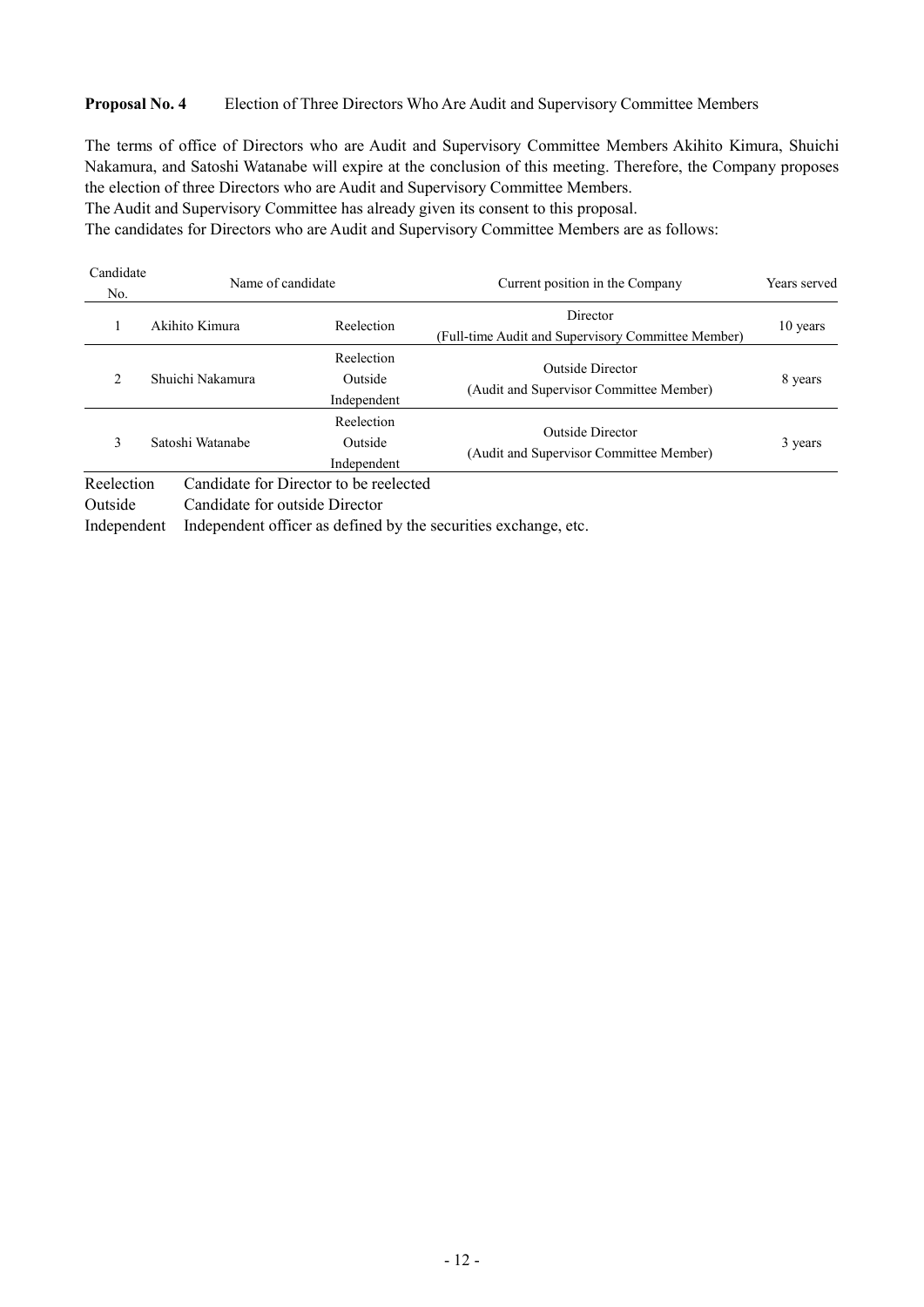| Candidate<br>No. | Name<br>Date of birth                                                                                                                                                                                                                                                                                                                                                                                                                                                                                                                                                                                                                                                                                   | Career summary, position and responsibility at the Company<br>(Significant concurrent positions outside the Company)                                                                                                                                                                                                                                                                                                                                                                                                                                                                                                                                                                                                                                                                                                                                                                                                                                                                                                                                                                                                                                                                                                                                                                                                                                                                                                                                                                                                                                                          | Number of the<br>Company's<br>shares owned |
|------------------|---------------------------------------------------------------------------------------------------------------------------------------------------------------------------------------------------------------------------------------------------------------------------------------------------------------------------------------------------------------------------------------------------------------------------------------------------------------------------------------------------------------------------------------------------------------------------------------------------------------------------------------------------------------------------------------------------------|-------------------------------------------------------------------------------------------------------------------------------------------------------------------------------------------------------------------------------------------------------------------------------------------------------------------------------------------------------------------------------------------------------------------------------------------------------------------------------------------------------------------------------------------------------------------------------------------------------------------------------------------------------------------------------------------------------------------------------------------------------------------------------------------------------------------------------------------------------------------------------------------------------------------------------------------------------------------------------------------------------------------------------------------------------------------------------------------------------------------------------------------------------------------------------------------------------------------------------------------------------------------------------------------------------------------------------------------------------------------------------------------------------------------------------------------------------------------------------------------------------------------------------------------------------------------------------|--------------------------------------------|
| 1                | <b>Akihito Kimura</b><br>60 years old<br>(July 20, 1961)<br>Reelection<br>Attendance at Board of<br>Directors meetings<br>16/16 (100%)                                                                                                                                                                                                                                                                                                                                                                                                                                                                                                                                                                  | Apr. 1985<br>Joined Long-Term Credit Bank of Japan (current Shinsei<br>Bank, Limited)<br>Nov. 2004<br>Deputy General Manager, General Affairs Department,<br>FRANCE BED MEDICAL SERVICE Co., Ltd.<br>May 2005<br>General Manager, Sales Promotion Department, Sales<br>Headquarters, FRANCE BED MEDICAL SERVICE Co.,<br>Ltd.<br>Apr. 2009<br>Executive Officer, General Manager, Sales Promotion<br>Department, Rental Sales Headquarters, Medical Services<br>Business Headquarters, FRANCE BED CO., LTD.<br>Dec. 2009<br>Audit & Supervisory Board Member, TSUBASA CO., LTD.<br>(to present)<br>Executive Officer, General Manager, Business Planning<br>Apr. 2010<br>Department, Medical Services Business Headquarters,<br>FRANCE BED CO., LTD.<br>Executive Officer, General Manager, Business<br>Apr. 2011<br>Administration Department, Sales Planning Headquarters,<br>Supervising Business Headquarters, FRANCE BED CO.,<br>LTD.<br>Executive Officer attached to Sales Planning Headquarters,<br>Apr. 2012<br>Supervising Business Headquarters, FRANCE BED CO.,<br>LTD.<br>June 2012<br>Audit & Supervisory Board Member, FRANCE BED CO.,<br>LTD. (to present)<br>Full-time Audit & Supervisory Board Member of the<br>Company<br>Apr. 2013<br>Audit & Supervisory Board Member, FRANCE BED<br>MEDICAL SERVICE Co., Ltd. (to present)<br>June 2016<br>Director (Full-time Audit and Supervisory Committee<br>Member) of the Company (to present)<br>Significant concurrent positions outside the Company<br>Audit & Supervisory Board Member, FRANCE BED CO., LTD. | 3,200 shares                               |
|                  |                                                                                                                                                                                                                                                                                                                                                                                                                                                                                                                                                                                                                                                                                                         | Audit & Supervisory Board Member, TSUBASA CO., LTD.<br>Audit & Supervisory Board Member, FRANCE BED MEDICAL SERVICE                                                                                                                                                                                                                                                                                                                                                                                                                                                                                                                                                                                                                                                                                                                                                                                                                                                                                                                                                                                                                                                                                                                                                                                                                                                                                                                                                                                                                                                           |                                            |
|                  |                                                                                                                                                                                                                                                                                                                                                                                                                                                                                                                                                                                                                                                                                                         | Co., Ltd.                                                                                                                                                                                                                                                                                                                                                                                                                                                                                                                                                                                                                                                                                                                                                                                                                                                                                                                                                                                                                                                                                                                                                                                                                                                                                                                                                                                                                                                                                                                                                                     |                                            |
|                  | [Reasons for nomination as a candidate for Director who is an Audit and Supervisory Committee Member]<br>Akihito Kimura has worked for financial institutions for many years, possesses considerable knowledge of finance and<br>accounting, and has a wealth of experience and achievements in the sales and planning departments of operating<br>companies, as well as experience as a full-time Audit and Supervisory Committee Member of the Company. For these<br>reasons, the Company believes that he will continue to properly execute the duties of the Audit and Supervisory<br>Committee, and has selected him as a candidate for Director who is an Audit and Supervisory Committee Member. |                                                                                                                                                                                                                                                                                                                                                                                                                                                                                                                                                                                                                                                                                                                                                                                                                                                                                                                                                                                                                                                                                                                                                                                                                                                                                                                                                                                                                                                                                                                                                                               |                                            |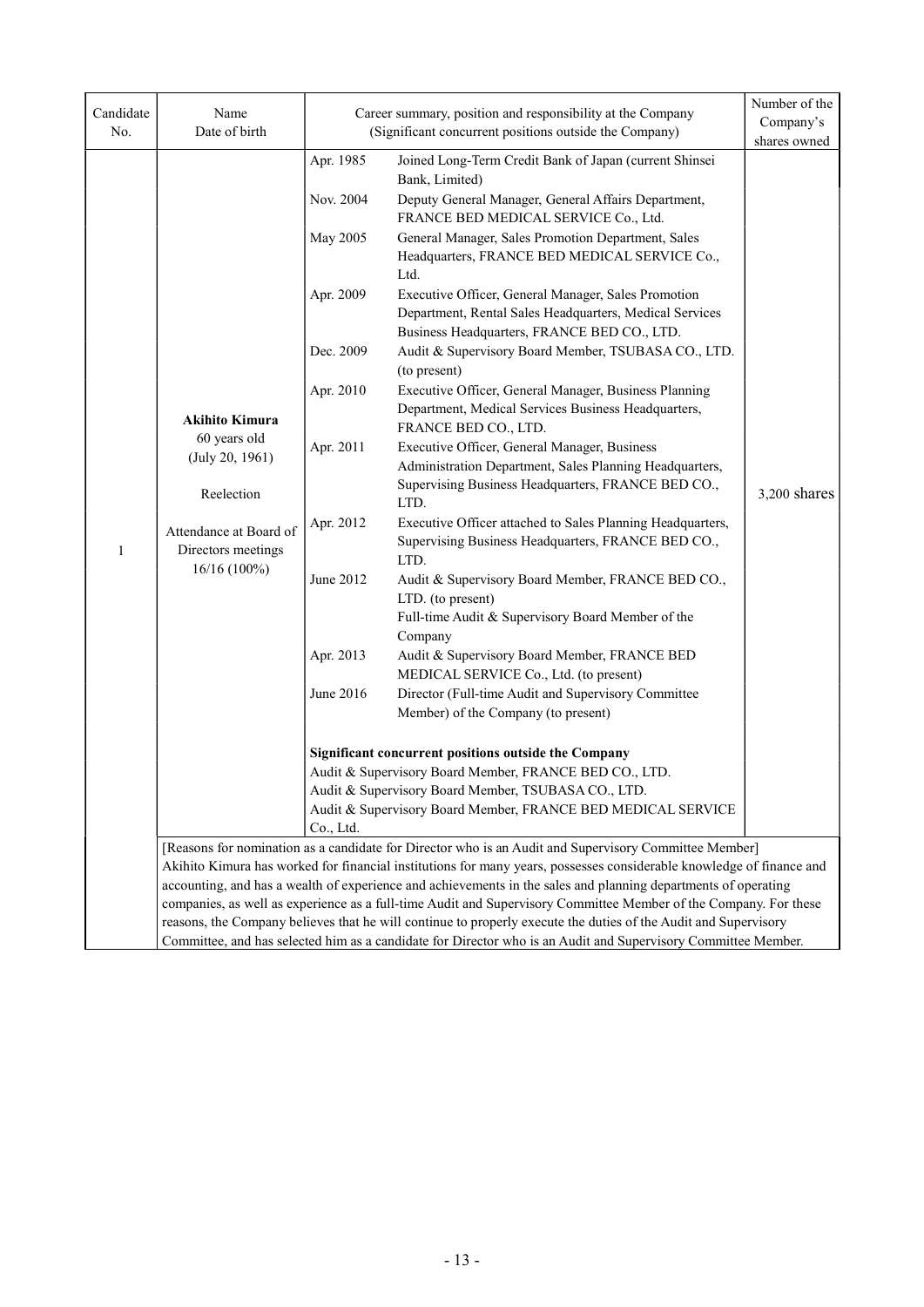| Candidate<br>No. | Name<br>Date of birth                                                                                                                                           | Career summary, position and responsibility at the Company                                                                                                                           |                                                                                                                                                                                                                                                                                                                                                                                                                                                                                                                                                                                                                                                                                                                                                                                                                                                                                                                                                                                                                                                                                                                                                                                                                                  | Number of the<br>Company's |
|------------------|-----------------------------------------------------------------------------------------------------------------------------------------------------------------|--------------------------------------------------------------------------------------------------------------------------------------------------------------------------------------|----------------------------------------------------------------------------------------------------------------------------------------------------------------------------------------------------------------------------------------------------------------------------------------------------------------------------------------------------------------------------------------------------------------------------------------------------------------------------------------------------------------------------------------------------------------------------------------------------------------------------------------------------------------------------------------------------------------------------------------------------------------------------------------------------------------------------------------------------------------------------------------------------------------------------------------------------------------------------------------------------------------------------------------------------------------------------------------------------------------------------------------------------------------------------------------------------------------------------------|----------------------------|
| $\overline{c}$   | Shuichi Nakamura<br>73 years old<br>(August 22, 1948)<br>Reelection<br>Outside<br>Independent<br>Attendance at Board of<br>Directors meetings<br>$16/16(100\%)$ | Apr. 1973<br>Apr. 1990<br><b>July 1992</b><br><b>July 1996</b><br><b>July 1998</b><br>Jan. 2001<br><b>July 2002</b><br>Aug. 2005<br>Sep. 2008<br>Oct. 2010<br>June 2014<br>June 2016 | (Significant concurrent positions outside the Company)<br>Joined Ministry of Health and Welfare (current Ministry of<br>Health, Labour and Welfare)<br>Section Manager, Senior Welfare Section, Senior Health and<br>Welfare Department, Minister's Secretariat, Ministry of<br>Health and Welfare<br>Section Manager, Pension Section, Pension Bureau, Ministry<br>of Health and Welfare<br>Section Manager, Planning Section, Health Insurance<br>Bureau, Ministry of Health and Welfare<br>Section Manager, Policy Section, Minister's Secretariat,<br>Ministry of Health and Welfare<br>Inspector (in charge of Medical Insurance and Medical<br>Policy), Minister's Secretariat, Ministry of Health, Labour<br>and Welfare<br>Director, Health and Welfare Bureau for the Elderly,<br>Ministry of Health, Labour and Welfare<br>Director, Social Welfare and War Victims' Relief Bureau,<br>Ministry of Health, Labour and Welfare<br>Chairman, Health Insurance Claims Review and<br>Reimbursement Services<br>Director, Office in charge of Social Security Reform,<br>Cabinet Secretariat<br>Outside Director of the Company<br>Outside Director (Audit and Supervisory Committee<br>Member) of the Company (to present) | shares owned<br>0 shares   |
|                  |                                                                                                                                                                 | June 2019<br>Policy                                                                                                                                                                  | Director, Medical System Network Co., Ltd. (to present)<br>Significant concurrent positions outside the Company<br>Chairman, General Incorporated Association Forum for Social Security<br>Professor, International University of Health and Welfare Graduate School                                                                                                                                                                                                                                                                                                                                                                                                                                                                                                                                                                                                                                                                                                                                                                                                                                                                                                                                                             |                            |
|                  |                                                                                                                                                                 |                                                                                                                                                                                      | Director, Medical System Network Co., Ltd.                                                                                                                                                                                                                                                                                                                                                                                                                                                                                                                                                                                                                                                                                                                                                                                                                                                                                                                                                                                                                                                                                                                                                                                       |                            |
|                  | their expected roles]                                                                                                                                           |                                                                                                                                                                                      | [Reasons for nomination as a candidate for Director (Outside) who is an Audit and Supervisory Committee Member and<br>Shuichi Nakamura has engaged in welfare and labor administration related to medical care, long-term care, welfare, etc.<br>for many years, and possesses extensive experience and wide-ranging insight. The Company expects that he will<br>continue to leverage that insight and, particularly regarding the Medical Services Business, will provide supervision,<br>advice, etc. with regard to the execution of duties by Directors from an expert perspective, and has selected him as a<br>candidate for Director who is an Audit and Supervisory Committee Member. If elected, the Company plans that Shuichi<br>Nakamura, as a Nomination and Remuneration Committee Member, will be involved in the appointment of officers of<br>the Company and the determination of remuneration, etc. from an objective and neutral standpoint.                                                                                                                                                                                                                                                                |                            |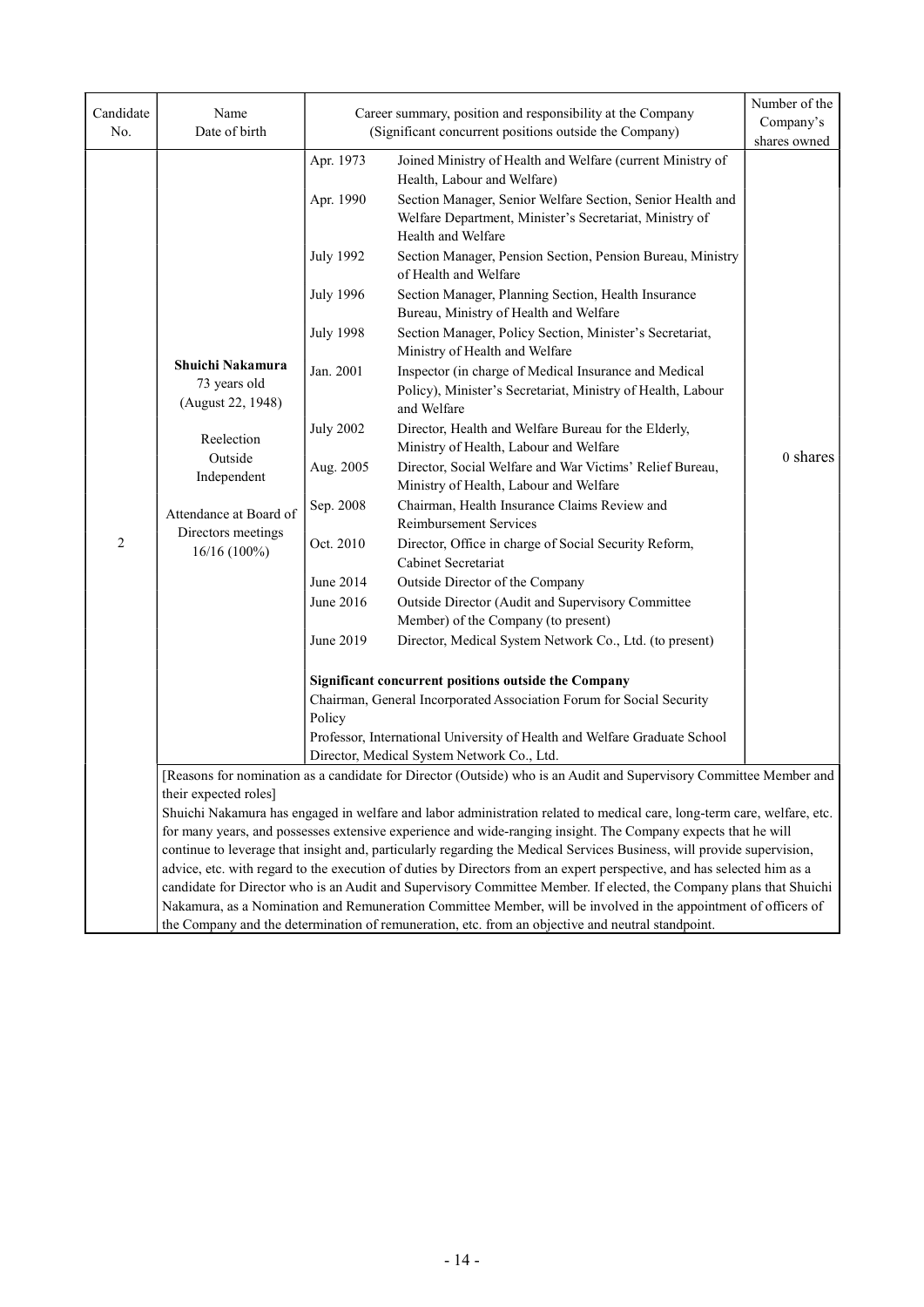| Candidate<br>No. | Name<br>Date of birth                                                                                                                                                                                                                                                                                                                                                                                                                                                                                                                                                                                                                                                                                                                                                                                                                                                                                                                                                                                                      | Career summary, position and responsibility at the Company<br>(Significant concurrent positions outside the Company)                                                                            | Number of the<br>Company's<br>shares owned                                                                                                                                                                                                                                                                                                                                                                                                                                                                                                                                                                                                                                                                                                                                                                                                                                                                                                                                                                                                                                                                                                                                                                                                                                                                                                                                                                                                                         |          |  |  |  |  |
|------------------|----------------------------------------------------------------------------------------------------------------------------------------------------------------------------------------------------------------------------------------------------------------------------------------------------------------------------------------------------------------------------------------------------------------------------------------------------------------------------------------------------------------------------------------------------------------------------------------------------------------------------------------------------------------------------------------------------------------------------------------------------------------------------------------------------------------------------------------------------------------------------------------------------------------------------------------------------------------------------------------------------------------------------|-------------------------------------------------------------------------------------------------------------------------------------------------------------------------------------------------|--------------------------------------------------------------------------------------------------------------------------------------------------------------------------------------------------------------------------------------------------------------------------------------------------------------------------------------------------------------------------------------------------------------------------------------------------------------------------------------------------------------------------------------------------------------------------------------------------------------------------------------------------------------------------------------------------------------------------------------------------------------------------------------------------------------------------------------------------------------------------------------------------------------------------------------------------------------------------------------------------------------------------------------------------------------------------------------------------------------------------------------------------------------------------------------------------------------------------------------------------------------------------------------------------------------------------------------------------------------------------------------------------------------------------------------------------------------------|----------|--|--|--|--|
| 3                | Satoshi Watanabe<br>72 years old<br>(August 19, 1949)<br>Reelection<br>Outside<br>Independent<br>Attendance at Board of<br>Directors meetings<br>16/16 (100%)                                                                                                                                                                                                                                                                                                                                                                                                                                                                                                                                                                                                                                                                                                                                                                                                                                                              | Apr. 1984<br>Apr. 1987<br>Jan. 1997<br>Apr. 2000<br>Apr. 2001<br>Apr. 2002<br>Apr. 2007<br>Apr. 2008<br>Apr. 2010<br>June 2010<br>June 2013<br>June 2016<br>Apr. 2018<br>Sep. 2018<br>Mar. 2019 | Registered as Attorney (Daini Tokyo Bar Association)<br>Registered as Patent Attorney<br>Attorney, Ogawa Legal and Patent Office<br>Head, Watanabe Patent Attorney's Office<br>Judiciary Committee Member, Tokyo Summary Court (to<br>present)<br>Head, Watanabe Patent Attorney's Office (to present)<br>Committee Member, Japan Intellectual Property Arbitration<br>Center (to present)<br>Vice President, Daini Tokyo Bar Association<br>Member, JFBA (Japan Federation of Bar Associations)<br>Committee on Intellectual Property Rights (to present)<br>Extraordinary Member, Industrial Property Council<br>Member, Tokyo Third-Party Committee for Confirmation of<br>Pension, Ministry of Internal Affairs and Communications<br>Councilor, Northern Kanto Regional Council on Defense<br>Facilities, Defense Agency (current Ministry of Defense)<br>Chair, Disciplinary Committee, Daini Tokyo Bar Association<br>Member, Mediation Committee, Nuclear Damage Dispute<br>Resolution Center (to present)<br>Substitute Outside Director (Audit and Supervisory<br>Committee Member) of the Company<br>Chairman, Northern Kanto Regional Council on Defense<br>Facilities, Ministry of Defense<br>Outside Director (Audit and Supervisory Committee<br>Member) of the Company (to present)<br>Executive Board Member, Tama Art University (to present)<br>Significant concurrent positions outside the Company<br>Head, Watanabe Patent Attorney's Office | 0 shares |  |  |  |  |
|                  | Executive Board Member, Tama Art University<br>[Reasons for nomination as a candidate for Director (Outside) who is an Audit and Supervisory Committee Member and                                                                                                                                                                                                                                                                                                                                                                                                                                                                                                                                                                                                                                                                                                                                                                                                                                                          |                                                                                                                                                                                                 |                                                                                                                                                                                                                                                                                                                                                                                                                                                                                                                                                                                                                                                                                                                                                                                                                                                                                                                                                                                                                                                                                                                                                                                                                                                                                                                                                                                                                                                                    |          |  |  |  |  |
|                  | their expected roles]<br>Satoshi Watanabe has been active as an attorney for many years, and possesses extensive experience and expert<br>knowledge. The Company expects that he will continue to leverage that insight and will provide supervision, advice,<br>etc. with regard to the strengthening of the Company's compliance structure and the execution of duties by Directors,<br>and has selected him as a candidate for Director who is an Audit and Supervisory Committee Member. He has never in<br>the past been directly involved in the management of a company. However, the Company judges he will appropriately<br>fulfill his duties as an outside Director (Audit and Supervisory Committee Member) based on the above reasons. The<br>Company plans that, if elected, Satoshi Watanabe, as a Nomination and Remuneration Committee Member, will be<br>involved in the appointment of officers of the Company and the determination of remuneration, etc. from an objective<br>and neutral standpoint. |                                                                                                                                                                                                 |                                                                                                                                                                                                                                                                                                                                                                                                                                                                                                                                                                                                                                                                                                                                                                                                                                                                                                                                                                                                                                                                                                                                                                                                                                                                                                                                                                                                                                                                    |          |  |  |  |  |

Notes: 1. There is no special interest between the Company and the candidates.

- 2. Shuichi Nakamura and Satoshi Watanabe are candidates for outside Director. The Company has provided notification of their status as independent officers to the Tokyo Stock Exchange, and intends to continue such notification if their elections are approved.
- 3. Akihito Kimura is a Director (full-time Audit and Supervisory Committee Member) of the Company. His term of office will be ten years, including the time he has been a full-time Audit & Supervisory Board Member before the Company transitioning to a company with an Audit and Supervisory Committee, as of the close of this Annual General Shareholders' Meeting.
- 4. Shuichi Nakamura is an outside Director (Audit and Supervisory Committee Member) of the Company. His term of office will be eight years, including the time he has been an outside Director before the Company transitioning to a company with an Audit and Supervisory Committee, as of the close of this Annual General Shareholders' Meeting.
- 5. Satoshi Watanabe is an outside Director (Audit and Supervisory Committee Member) of the Company. His term of office will be three years as of the close of this Annual General Shareholders' Meeting.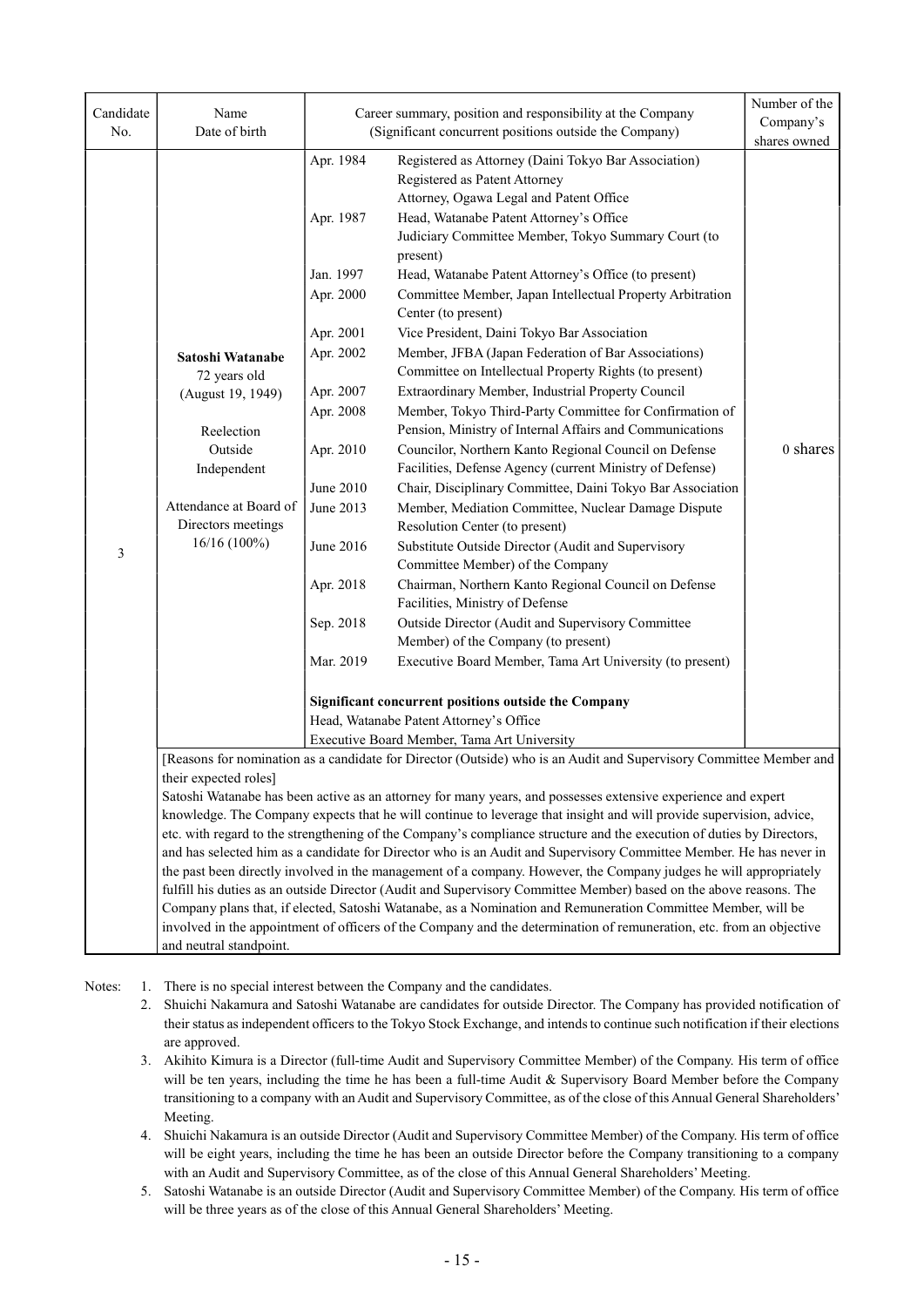- 6. The Company has concluded limited liability agreements with Shuichi Nakamura and Satoshi Watanabe on the maximum amount of liability for damages pursuant to the provisions of Article 423, paragraph (1) of the Companies Act. If the elections of Shuichi Nakamura and Satoshi Watanabe are approved, the Company plans to enter into the aforementioned limited liability agreement with both.
- 7. Pursuant to the provisions of Article 430-3, paragraph (1) of the Companies Act, the Company has concluded director's limited liability insurance agreements with an insurance company, with Directors as insured. The insurance premiums for the insurance agreements are borne in full by the Company, with no premium born by the insured. The insurance covers losses that may arise from the director's and insured's assumption of liability incurred in the course of the performance of duties as an officer or a person at a certain position, or receipt of claims pertaining to the pursuit of such liability. If this proposal is approved and adopted, and the candidate assumes the office, the candidate will be included as insured in the policy. The Company intends to renew the insurance agreement with the same content at the next time of renewal.